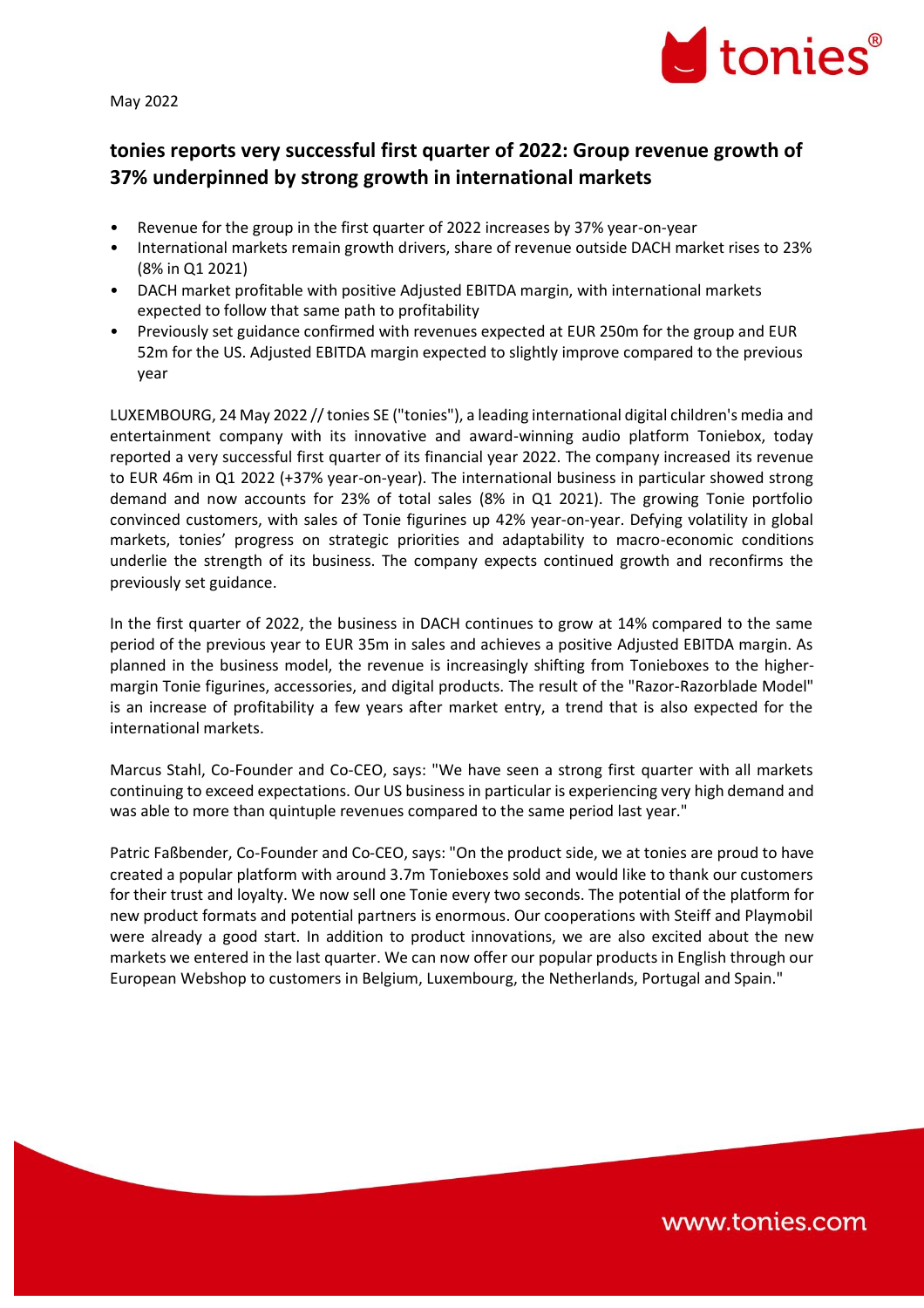

### May 2022

For the current financial year 2022, tonies confirms the previously set guidance and continues to expect revenues of EUR 250m for the group and of EUR 52m for the US for the full year 2022. This implies revenue growth for the full-year of 33% year-on-year and 156% year-on-year respectively. tonies also expects a slightly improved Adjusted EBITDA margin compared to the previous year (2021: -8.1%), in each case subject to the further development of the global consumer climate, procurement markets and current geopolitical developments.

tonies SE will offer a presentation on its Q1 2022 results on Tuesday, 24 May at 2 pm CET. All details at<https://tonies.com/en-gb/ir/?tab=financial-calendar>

The Q1 2022 publication documents are available on tonies' Investor Relations Website. The reporting for Q2 2022 is scheduled for 25 August 2022.

|                      | $Q1-21$ | $Q1-22$ | Growth YoY | FY 2021 | FY 2022<br>Plan | Growth YoY |
|----------------------|---------|---------|------------|---------|-----------------|------------|
| Revenue              | 33.6    | 45.9    | 37%        | 188.0   | 250.0           | 33%        |
|                      |         |         |            |         |                 |            |
| per geography        |         |         |            |         |                 |            |
| <b>DACH</b>          | 31.0    | 35.3    | 14%        |         |                 |            |
| US                   | 1.1     | 5.9     | 456%       |         |                 |            |
| Rest of World        | 1.6     | 4.7     | 202%       |         |                 |            |
|                      |         |         |            |         |                 |            |
| per product category |         |         |            |         |                 |            |
| Tonieboxes           | 8.0     | 9.3     | 15%        |         |                 |            |
| Tonies               | 24.6    | 35.0    | 42%        |         |                 |            |

### **Q1 2022 Revenue figures at a glance (in EUR m)**

#### **About tonies**

tonies is the creator and publisher of tonies®, the innovative and award-winning audio system for children aged three and up. Consisting of the Toniebox and the matching audio figurines - called Tonies - the system makes audio content touchable and enables a completely new kind of listening experience: "audio play". Launched in 2016 in Germany, Austria, and Switzerland, tonies® is now available in twelve different countries on two continents and offers a portfolio of over 600 Tonies. tonies employs over 300 people and has been listed on the Frankfurt stock exchange through tonies SE since 2021.

Accessories & Digital  $\begin{array}{|c|c|c|c|c|c|} \hline \text{A} & \text{A} & \text{B} & \text{B} & \text{B} \\ \hline \end{array}$ 

www.tonies.com